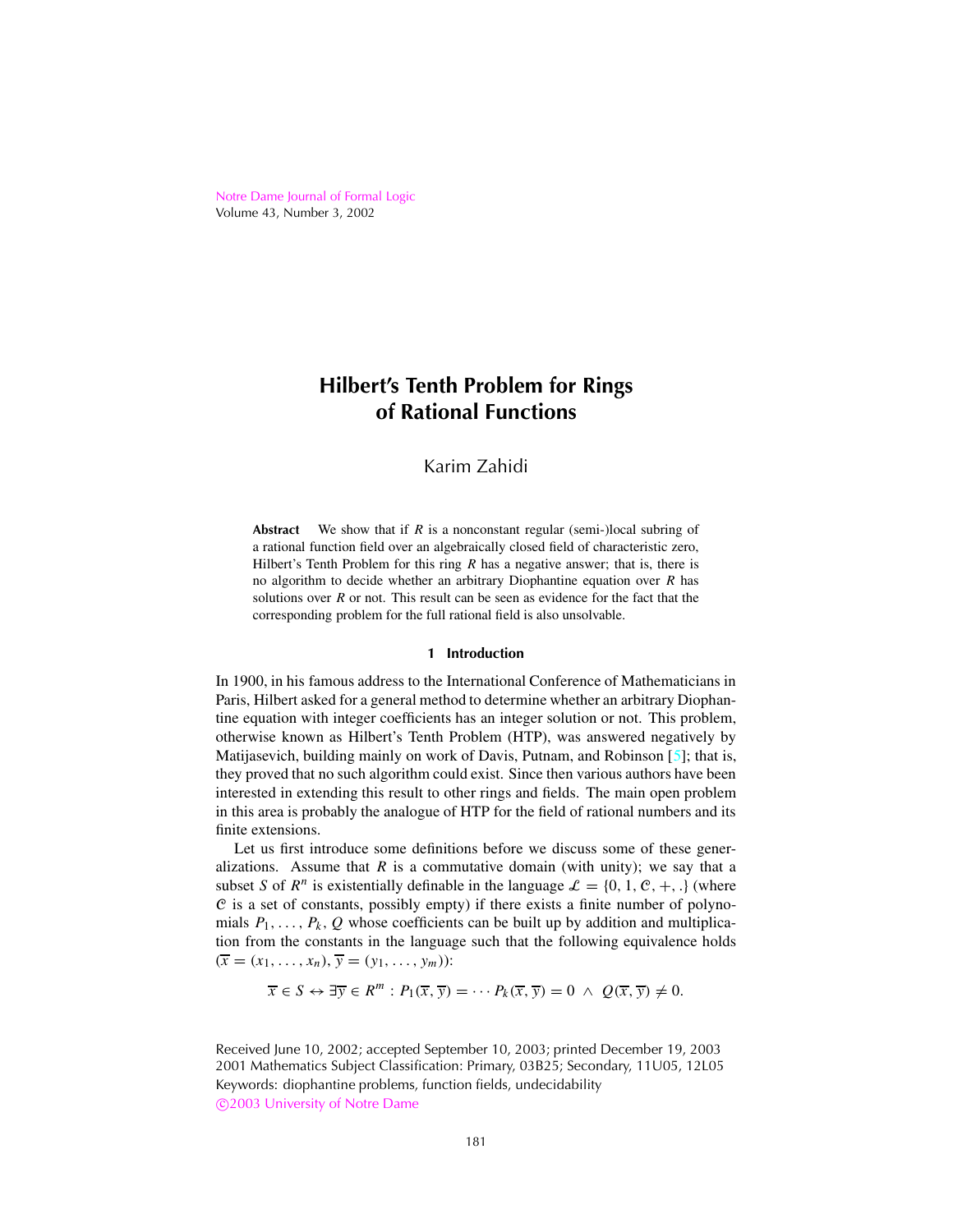<span id="page-1-0"></span>If the right-hand side of this equivalence consists only of equations, we call the set *S* a positive existential set; if furthermore the right-hand side consists of only one equation, we call *S* a Diophantine set. We say that the existential (respectively positive-existential, respectively Diophantine) theory of the ring *R* (in the language  $\mathcal{L}$ ) is decidable if for every existential (respectively positive-existential, respectively Diophantine) set *S* we can decide whether a given point is in *S* or not. So from a logician's point of view, the analogue of HTP for a ring *R* is precisely the decidability question of the Diophantine theory (in some suitable language) of this ring. Note that the union of two Diophantine sets is again Diophantine ( $P = 0 \vee Q = 0$ ) is equivalent with  $PQ = 0$  and the same is true for the intersection in case the fraction field of *R* is not algebraically closed (we can find an irreducible polynomial  $f(x)$  that after homogenization gives a polynomial in two variables  $\overline{f}(x, y)$  such that  $P = 0 \wedge Q = 0$  is equivalent with  $f(P, Q) = 0$ .

As already mentioned, the outstanding open problem in this area is HTP for the field of rational numbers. Mainly motivated by the analogy between solving Diophantine equations over the rationals and over rational function fields, several authors have investigated the existential theory of such function fields. All known cases yield an undecidability result for the existential theory of  $k(t)$  in the language  $\mathcal{L} = \{0, 1, t, +, \cdot\}$  and include the following cases: *k* is a formally real field (Denef [\[1\]](#page-10-0)), *k* is a finite field (Pheidas [\[7\]](#page-10-0)), later extended to some infinite fields of positive characteristic in Kim and Roush [\[3](#page-10-0)], *k* is a *p*-adic field (Kim and Roush [\[4\]](#page-10-0)), *k* is a field of rational functions in one variable *s* over the complex numbers (in this case the language contains a symbol for the extra variable *s*, that is,  $\mathcal{L} = \{0, 1, t, s, +, \cdot\}$ (see Kim and Roush [\[2](#page-10-0)]). Up until now no results concerning the Diophantine theory of a rational function field over an algebraically closed field are known, so the following question remains open.

**Question 1.1** *Is the existential theory of*  $C(t)$  *in the language*  $\mathcal{L} = \{0, 1, t, +, \cdot\}$ *decidable?*

There are some results that point in the direction of an undecidability result: in [\[2\]](#page-10-0), Kim and Roush prove that the existential theory of  $C(t_1, t_2)$  in the language  $\mathcal{L}_{t_1t_2} = \{0, 1, t_1, t_2, +, \cdot\}$  is undecidable. In Pheidas and Zahidi [\[8](#page-10-0)] it is proven that the existential theory of  $C(t)$  in the language  $\mathcal{L}_D = \{0, 1, t, +, \cdot, D\}$  (where *D* is a predicate to denote the set of all rational functions which are the derivative of some other rational function) is undecidable.

In this paper we will be studying a problem related to the decidability question of the Diophantine theory of  $C(t)$ . More precisely we will be dealing with the Diophantine theory of some "large" subrings of rational function fields over an algebraically closed field. It is a consequence of our main theorem (stated below) that the subring of the rational function field *k*(*t*) (with *k* algebraically closed of characteristic zero) consisting of all rational functions whose denominator is not divisible by  $t$  (supposing, as usual, that the function is written in lowest fractions) has an undecidable Diophantine theory. More generally we prove our main theorem.

**Theorem 1.2 (Main Theorem)** *Let k be an algebraically closed field of characteristic zero. Let*  $R$ ,  $k$  ⊂  $R$  ⊂  $k$ ( $t$ ) *be a regular local or a regular semi-local ring. Then the positive-existential theory of R is undecidable.*

It should be noted that the analogous problem for regular local or regular semi-local rings in **Q** (a semi-local ring in **Q** is simply a ring of the form { $q \in \mathbf{Q}$  :  $\text{ ord}_{p_i}(q) \ge 0$ }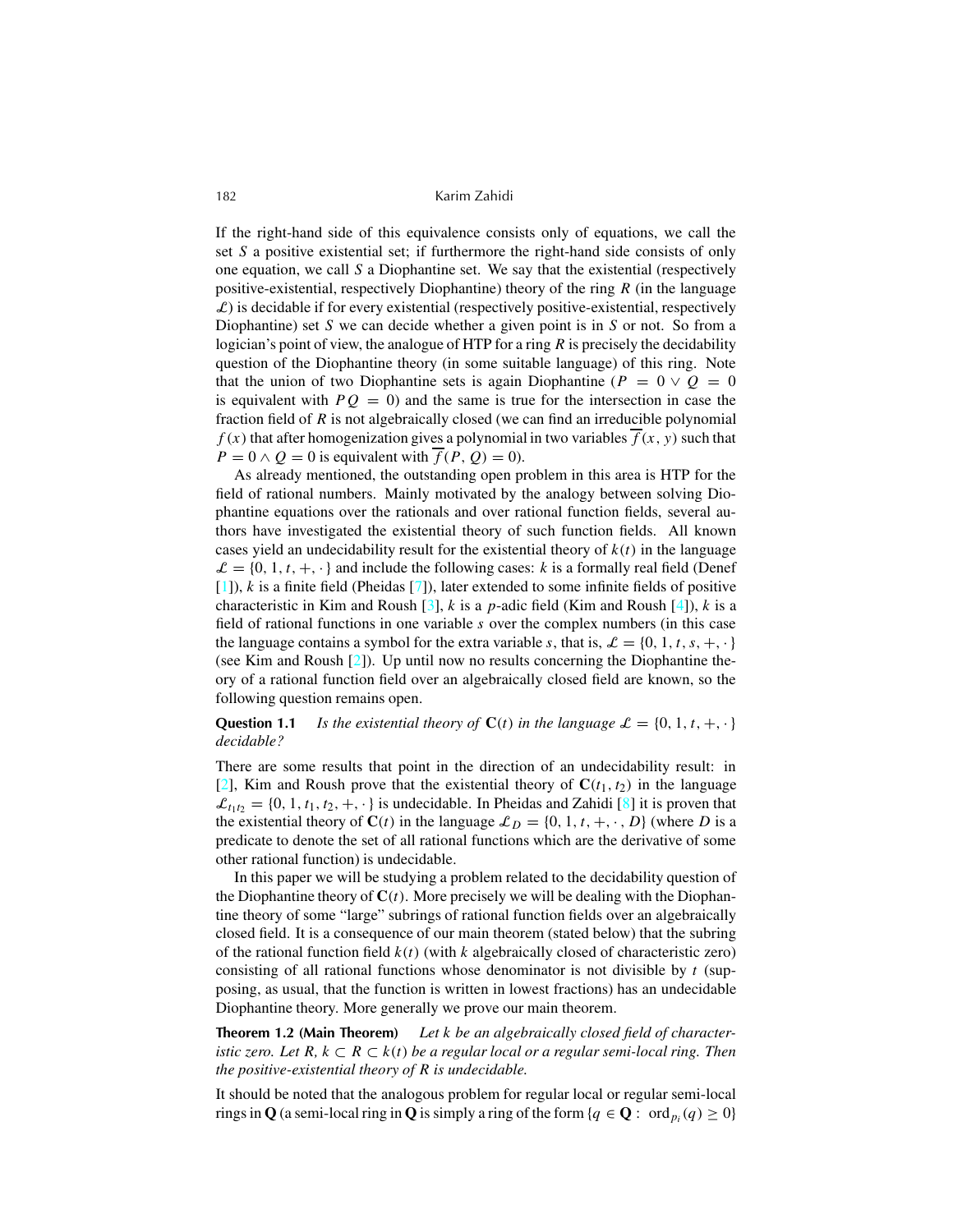<span id="page-2-0"></span>for a finite set of prime numbers  $p_1, \ldots, p_n$ , where ord<sub>p</sub> denotes the *p*-adic valuation) or number fields is still open. In fact, showing the undecidability of the Diophantine theory of such a subring of **Q** (or any number field) would imply the undecidability of the Diophantine theory of **Q**. Indeed, the results by Robinson ([\[10](#page-10-0)] and  $[11]$ ) and Rumely  $[12]$  $[12]$  on definability in global fields imply that regular local and semi-local subrings in  $Q$  (or any number field  $K$ ) are in fact Diophantinely definable in  $\bf{Q}$  (or  $\bf{K}$ ). We therefore consider the following question to be important for future research.

**Question 1.3** *Let*  $K$  *be a number field and let*  $R$ *,*  $R \subset K$  *be a regular local or semi-local ring. Is the Diophantine theory of R decidable?*

In connection with this question we mention a recent result by Shlapentokh who proved that given a nontrivial totally real cyclic number field *K* one can construct an infinite set *W* of non-Archimedean primes of *K* such that the ring *R* defined by  $R = \{x \in K, \text{ ord}_p x \geq 0, \forall p \notin W\}$  has an undecidable Diophantine theory (see [\[13](#page-10-0)]; for a similar result for algebraic function fields of positive characteristic see [\[14](#page-10-0)]). This result was considerably improved by Poonen [\[9](#page-10-0)] who proved that one can take the set *W* to be of natural density 1. However, this does not imply an undecidability result for *K* since from the construction of *W* follows that  $S \setminus W$ (where *S* denotes the set of all non-Archimedean primes of *K*) is also infinite and hence the ring under consideration is not a semi-local ring.

We now give a short outline of the contents of this paper. We start with a short section, reminding the reader of some general facts of local subrings of rational function fields. In Section [3](#page-3-0) we introduce some results concerning elliptic curves. Following Denef [\[1](#page-10-0)], we use the theory of elliptic curves to construct a Diophantine definition of the integers in a semi-local subring of a rational function field. This is done in Section [4.](#page-6-0)

#### **2 Local and Semi-local Rings in Function Fields**

**2.1 Regular local rings** Let *k* be an algebraically closed field and let *a* be an element of *k*. The ring  $\mathcal{O}_a$  of all functions  $f \in k(t)$  which are defined at *a* is given by

$$
\mathcal{O}_a = \{ f \in k(t) : \exists f_1, f_2 \in k[t], f_2(a) \neq 0 \text{ and } f = \frac{f_1}{f_2} \}.
$$

The subring

$$
\mathcal{O}_{\infty} = \{f \in k(t) : \exists f_1, f_2 \in k[t], \deg(f_1) \leq \deg(f_2) \text{ and } f = \frac{f_1}{f_2}\}
$$

of  $k(t)$  is said to consist of the functions which are defined at  $\infty$  (to explain this terminology, substitute  $t$  by  $1/t$ , then the elements of this ring become the functions which are defined at zero). The rings  $\mathcal{O}_a$  and  $\mathcal{O}_\infty$  are one-dimensional local subrings of  $k(t)$ , the maximal ideal M, respectively, given by  $(t - a)$  or  $(t^{-1})$ . Every ideal *I* of  $\mathcal{O}_a$  ( $a \in k$  or  $a = \infty$ ) is of the form  $I = \mathcal{M}^n$ , for some positive integer *n*. Since  $\mathcal M$  is a principal ideal, it follows that  $\mathcal O_a$  is a principal ideal domain and hence also a unique factorization domain.

Note that  $\mathcal{O}_a$  also has the structure of a discrete valuation ring: every element in  $\mathcal{O}_a$  can be written uniquely as  $u\pi_a^n$  with *n* a positive integer, *u* a unit, and  $\pi_a$  a local uniformizing parameter, that is, a generator of the maximal ideal in  $\mathcal{O}_a$ . Hence,  $\mathcal{O}_a$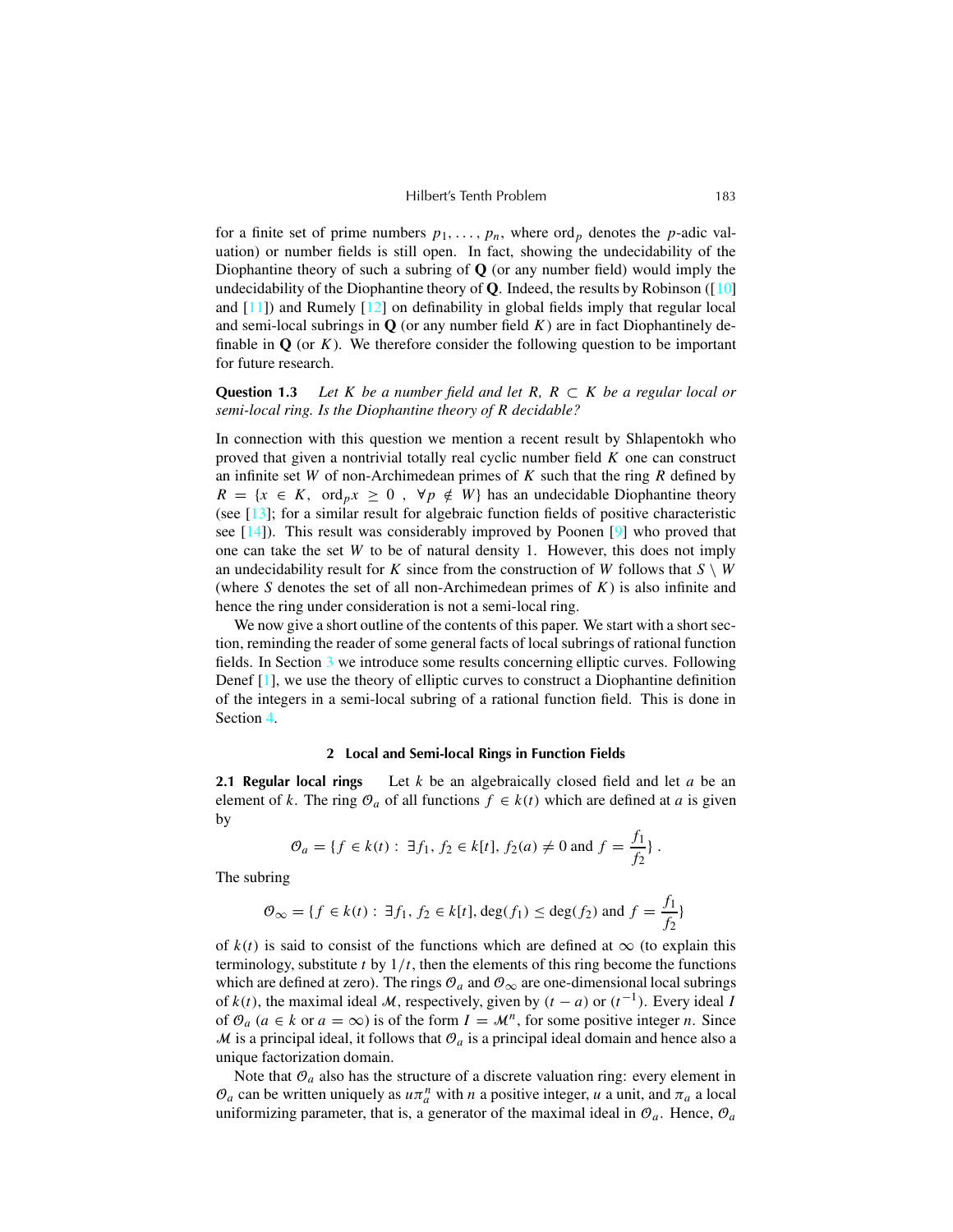is a one-dimensional regular local ring (see p. 122 in Matsumura  $[6]$ ). The valuation ord*a* is given by

$$
\mathrm{ord}_a = n \leftrightarrow x = u\pi^n
$$

and is independent of the choice of the local uniformizing parameter. So  $\mathcal{O}_a$  is the ring of all functions *f* ∈ *k*(*t*) such that ord<sub>*a*</sub>(*f*) ≥ 0.

Conversely, every regular local subring *R* of  $k(t)$ ,  $k \subset R \subset k(t)$ , is a discrete valuation ring (see p. 122 in [\[6](#page-10-0)]), and any discrete valuation ring  $R, k \subset R \subset k(t)$  is of the form  $\mathcal{O}_a$ , for some  $a \in k \cup \{\infty\}$ .

**2.2 Regular semi-local rings** Let *S* be a finite set of points in  $k \cup \{\infty\}$ . The ring  $\mathcal{O}_S$  of all functions  $f$  in  $k(t)$  which are defined at all the points of the set  $S$  is given by

$$
\mathcal{O}_S = \bigcap_{a \in S} \mathcal{O}_a \ .
$$

One easily sees that the ring  $\mathcal{O}_S$  is the ring of all functions f in  $k(t)$  such that ord<sub>a</sub> $(f) \geq 0$ , for all  $a \in S$ . The ring  $\mathcal{O}_S$  has the structure of a regular semi-local ring since it is the intersection of finitely many regular local rings. Furthermore,  $\mathcal{O}_S$ is a noetherian unique factorization domain. The ring  $\mathcal{O}_S$  has finitely many maximal ideals. The maximal ideals are exactly the ideals corresponding to the maximal ideals  $\mathcal{M}_a$  of  $\mathcal{O}_a$ .

#### **3 Elliptic Curves**

We assume the reader is familiar with the basics of elliptic curves. We briefly recall the relevant definitions and results. For more information on the theory of elliptic curves, the reader can consult Silverman [\[15\]](#page-10-0).

Let *k* be an arbitrary field (char  $k \neq 2, 3$ ). An elliptic curve *E* over *k* is a (projective) nonsingular curve whose affine points satisfy

$$
E: \gamma s^2 = f(t)
$$

where  $\gamma$  is in *k* and *f* is a cubic polynomial with coefficients in *k* and with no multiple roots. It can be proven that every elliptic curve is isomorphic to an elliptic curve whose equation is given by

$$
s^2 = t^3 + \alpha t + \beta. \tag{1}
$$

This equation is called a Weierstrass equation. As is well known, the *k*-rational points of such a curve can be given the structure of an Abelian group, whose addition law is algebraic over  $k$  (i.e., given two points on  $E$ , the coordinates of their sum can be expressed as rational functions of the coordinates of the two points), and whose neutral element is the unique point at infinity of the curve, denoted by  $P_{\infty}$ . Note that the endomorphism group of the group  $E(k)$  is in fact a ring, denoted by  $End(E)$ and contains a subring isomorphic to **Z**. This subring consists of the endomorphisms  ${e_n, n \in \mathbb{Z}}$ , with  $e_n$  defined by

$$
e_n(P) = \underbrace{P + P + \cdots + P}_{n \text{ times}}
$$

where the addition is, of course, the addition on the elliptic curve. If the endomorphism ring is strictly larger than **Z**, we say that the curve has complex multiplication.

<span id="page-3-0"></span>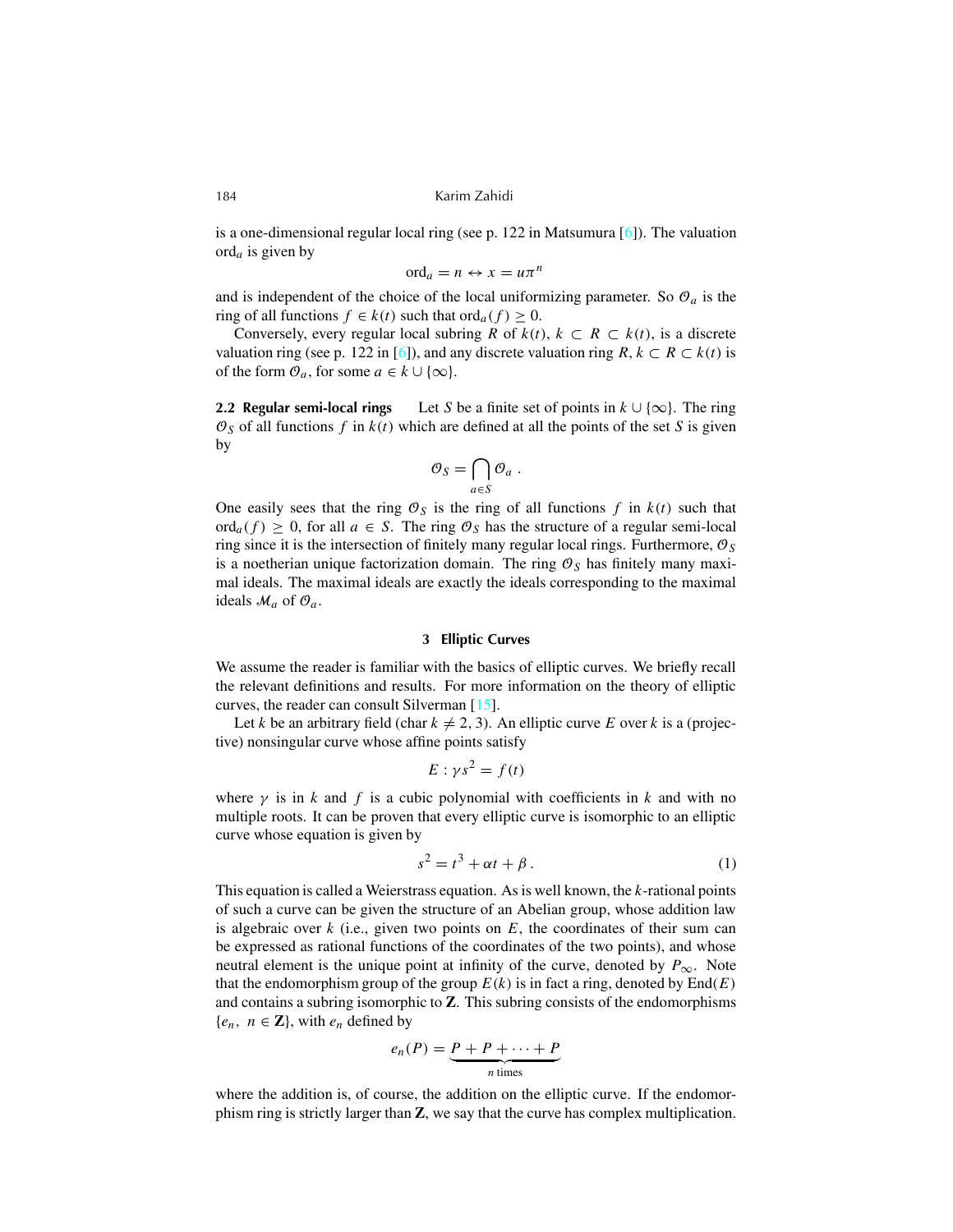<span id="page-4-0"></span>From now on we assume that *k* is a field of characteristic 0. If *E* is an elliptic curve the invariant

$$
j_E = 1728 \frac{4\alpha^3}{4\alpha^3 - 27\beta^2}
$$

is called the *j*-invariant of the curve (the coefficients that appear in the definition are the coefficients of the Weierstrass equation [\(1\)](#page-3-0) for *E*). Let *E* be an elliptic curve over *k*, defined by the equation

$$
E: s^2 = f(t)
$$

(with *f* an arbitrary cubic polynomial with no multiple roots). We associate to *E* an elliptic curve  $E_0$  defined over  $k(t)$  by the equation

$$
E_0: f(t)Y^2 = f(X).
$$
 (2)

If the curve *E* has no complex multiplication, we have the following.

**Lemma** 3.1 *The curve*  $E_0$  *has rank one over*  $k(t)$ *. The generator is the point*  $(t, 1)$ *. Furthermore the only k*(*t*)*-rational torsion points are points of order two.*

**Proof** See [\[1](#page-10-0)]. □

By  $(x_n, y_n)$  we mean the point  $n(t, 1)$  (addition on the curve  $E_0$ ). It can be proven that for any (affine) point  $(t, s)$  on  $E$  which is not an *n*-torsion point on  $E$  we can write  $e_n[(t, s)] = (x_n(t), sy_n(t))$  (see [\[8\]](#page-10-0)). Below we list some of the properties of the rational functions  $x_n$  and  $y_n$ . Throughout this paragraph by order of a rational function *x* at a point *a*, we mean the unique integer *l* such that  $x = (t - a)^l y$  with y a rational function with no pole or zero at *a*. We say that *x* has a zero or pole of order |*l*| at *a* depending on whether *l* is positive or negative. In case  $l = \pm 1$  we say that *x* has a simple zero or pole at *a*. We say that *x* has order *l* at infinity (notation  $\infty$ ) if the function which is obtained by substituting *t* by  $t^{-1}$  in *x* has order  $-l$  at zero. This corresponds with the valuation we defined on the ring  $\mathcal{O}_a$  in Section [2.](#page-2-0)

**Lemma 3.2** *Let k be a field of characteristic zero and E*/*k an elliptic curve defined by*

$$
E: s^2 = f(t)
$$

*with f an arbitrary cubic polynomial with no multiple roots. For any integer n, let*  $e_n(t,s) = (x_n(t), sy_n(t))$  be the nth endomorphism. Let t<sub>0</sub> be a zero of  $f(t)$ .

- (a) *x<sup>n</sup> has finite poles and finite zeros of order at most* 2*. y<sup>n</sup> has only finite zeros of order one and finite poles of order at most* 3*, x<sup>n</sup> has a pole of order* 5 *and y*<sup>*n*</sup> *a pole of order* 6 *at*  $\infty$ *.*
- (b) if n is odd neither  $x_n$  nor  $y_n$  has a pole at  $t_0$ ;  $y_n$  has no zero at  $t_0$ ;  $x_n t_0$  has *a zero at t*0*.*
- (c) *if n is odd,*

$$
\frac{x_n - t_0}{(t - t_0)y_n}(t_0) = n.
$$

**Proof** (a) We will use the fact that  $x'_n = ny_n$ —where, for  $x \in k(t)$ ,  $x'$  denotes the formal derivate of x with respect to  $t$ ; see Lemma 1.2 in  $[8]$  $[8]$ . From this, one sees that if the order of  $x_n$  is *l* at a point  $t = a$ , then  $y_n$  has order  $l - 1$  at this point. We first treat the finite poles. Suppose that  $x_n$  has a pole at  $t = a$ , say of order  $|l|$ ,  $l$  < 0. Then the order of  $y_n$  at this point is  $l - 1$ . Now we will combine this with the fact that  $(x_n, y_n)$  satisfies equation (2). This implies that either  $2(l - 1) + 1 = 3l$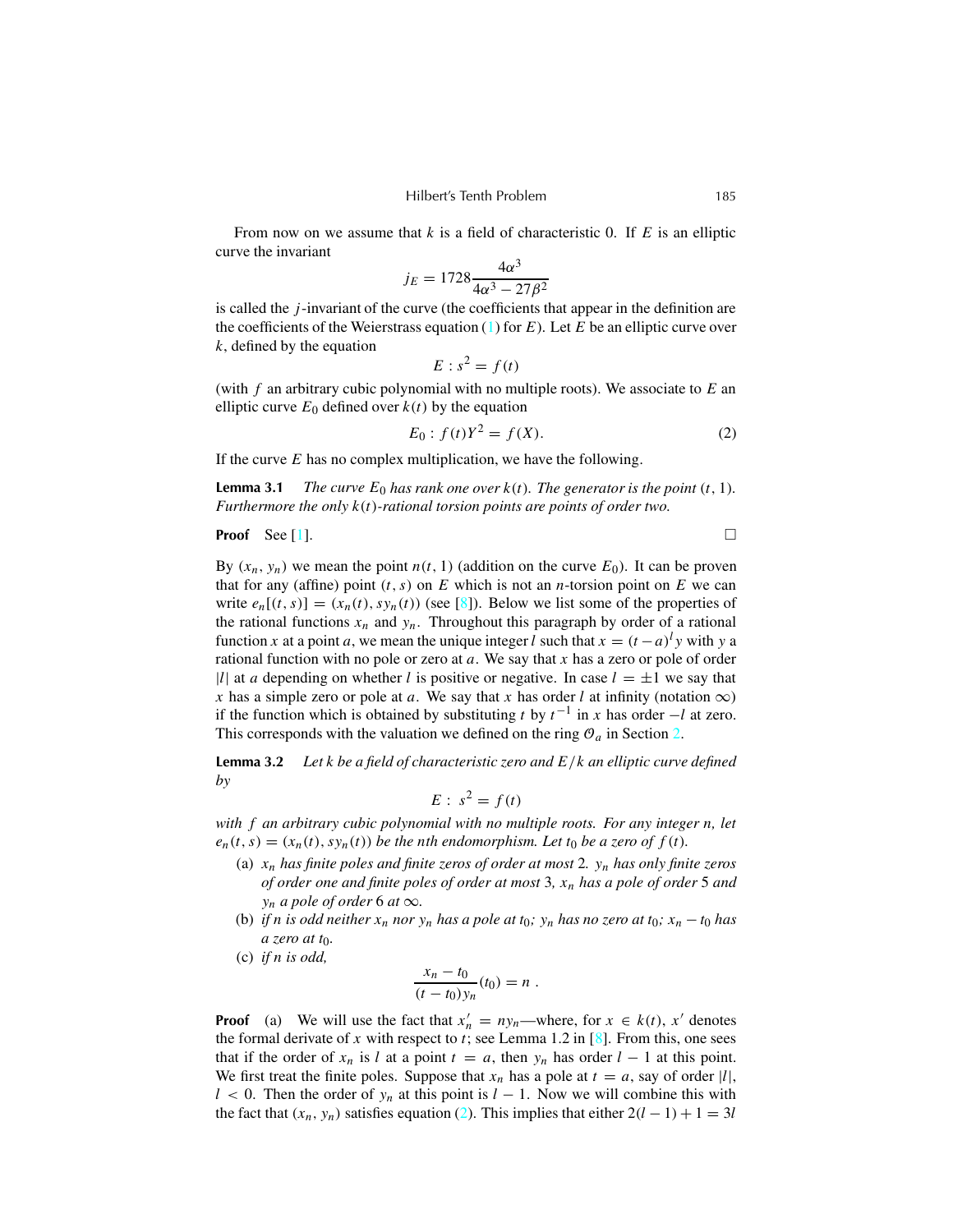or  $2(l - 1) = 3l$ , depending on whether *a* is a zero of *f* or not. This implies the result. For the pole at infinity, note that since  $e_n(P_\infty) = P_\infty$ , it is clear that  $x_n$  has a pole at  $\infty$ . Call the order of  $x_n$  at  $\infty$  *l*. The order of  $y_n$  at  $\infty$  is  $l-1$ . Using the fact that  $(x_n, y_n)$  satisfies equation [\(2\)](#page-4-0) and the fact that *f* has order  $-3$  at  $\infty$  we get  $-3 + 2(l - 1) = 3l$ , which gives  $l = -5$ .

(b) A proof of the first claim can be found in  $[8]$  $[8]$  (Lemma 1.4). The second claim follows from the fact that  $(t_0, 0)$  is a point of order two, and hence  $e_n((t_0, 0)) = (t_0, 0)$  (since *n* is odd), thus  $x_n(t_0) = t_0$ . Let *l* be the order of  $x_n - t_0$ at  $t = t_0$ , then we have  $d(x_n - t_0)/dt = ny_n$ , hence we conclude that the order of  $y_n$ at  $t_0$  is  $l - 1$ . Again using the fact that  $(x_n, y_n)$  satisfies equation [\(2\)](#page-4-0) combined with the facts that the order of  $f(t)$  at  $t = t_0$  is 1 and the order of  $f(x_n)$  at  $t = t_0$  is *l*, we get  $l = 1$ .

(c) First suppose that  $t_0 \neq 0$ . By (b), we know that neither  $x_n$  or  $y_n$  has a zero or pole at  $t_0$ , so we can write  $x_n$  as

$$
x_n = x_{0n} + x_{1n}(t-t_0) + \cdots
$$

and *y<sup>n</sup>* as

$$
y_n = y_{0n} + y_{1n}(t-t_0) + \cdots,
$$

with  $x_{jn}$ ,  $y_{jn} \in k$ . Since  $x'_n = ny_n$  we get that

$$
x_{1n}=ny_{0n}.
$$

Furthermore, since  $x_n(t_0) = t_0$ ,

$$
x_{1n} = \frac{x_n(t) - t_0}{t - t_0}(t_0) \text{ and } y_{0n} = y_n(t_0).
$$

Hence,

$$
\frac{x_n(t) - t_0}{(t - t_0)y_n(t)}(t_0) = n.
$$

If  $t_0 = 0$ , it follows from our proof of (b) that  $x_n$  has a simple zero at 0. So we can write  $x_n$ ,  $y_n$  as

$$
x_n = x_{1n}t + x_{2n}t^2 + \cdots,
$$
  
\n
$$
y_n = y_{0n} + y_{1n}(t - t_0) + \cdots.
$$

Again using the relation  $x'_n = ny_n$ , we obtain

$$
x_{1n}=ny_{0n}.
$$

Furthermore,

$$
\frac{x_n}{t}(0) = x_{1n} \text{ and } y_n(0) = y_{0n}.
$$

Hence,

$$
\frac{x_n}{ty_n}(0) = n.
$$

 $\Box$ 

<span id="page-5-0"></span>
$$
186 \\
$$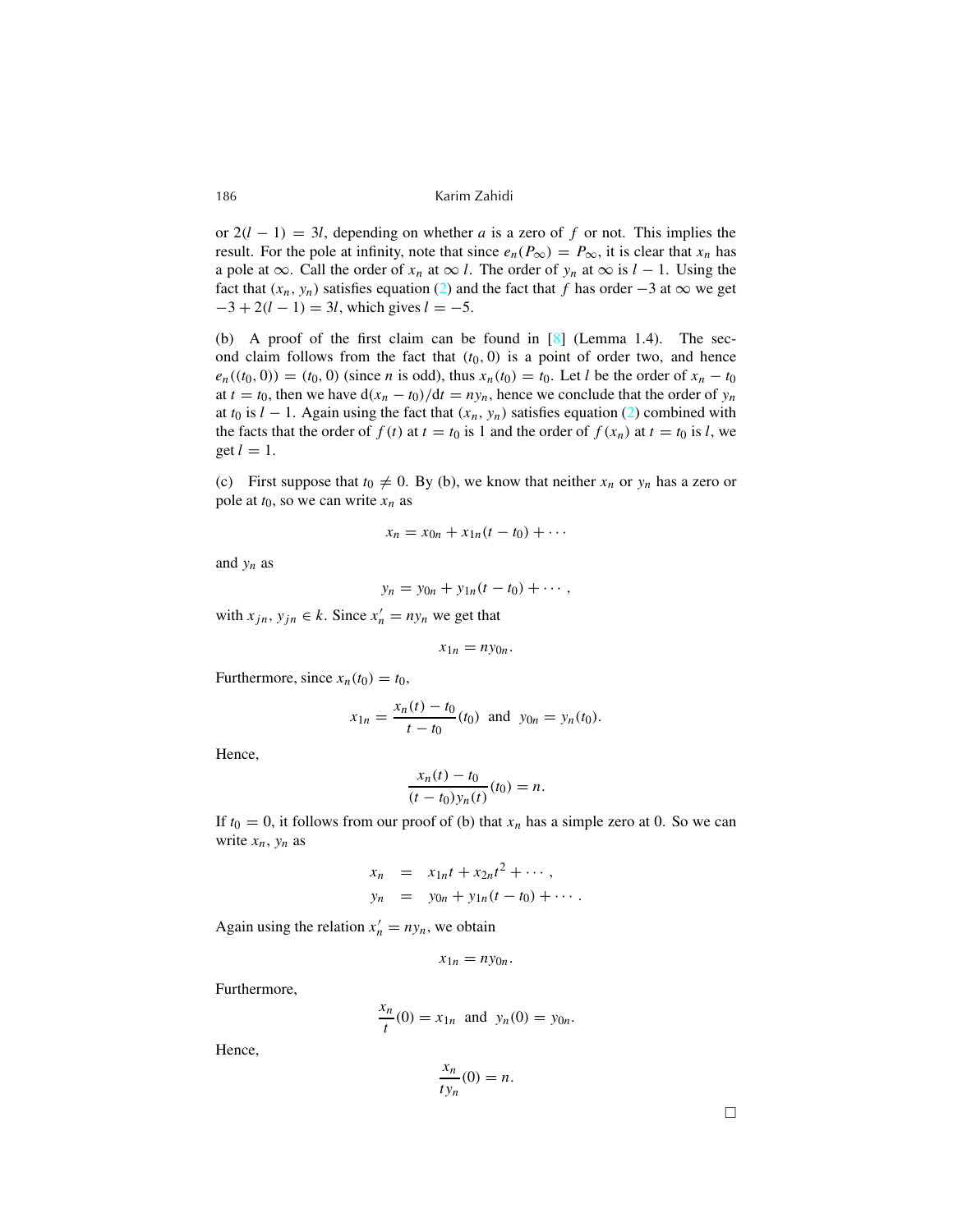#### Hilbert's Tenth Problem 187

#### **4 Proof of the Main Theorem**

<span id="page-6-0"></span>Let  $k(t)$  be a rational function field over an algebraically closed field of characteristic zero. We will prove that the Diophantine theory of a regular local or regular semilocal subring *R*, *k* ⊂ *R* ⊂ *k*(*t*), of *k*(*t*) (*k* algebraically closed) is undecidable. Since any local ring is also a semi-local ring, it is sufficient to prove the result for semilocal rings. Let *R* be a regular semi-local ring of  $k(t)$ ,  $k \subset R \subset k(t)$ . Then *R* is the intersection of finitely many regular local subrings of *k*(*t*), which are of the form  $\mathcal{O}_a$ , with *a* ∈ *k* ∪ {∞} (see [§2.1\)](#page-2-0). After performing a change of variables of type

$$
t \to \frac{t-\alpha}{t-\beta} ,
$$

we may assume that *R* is in fact an intersection of local rings of the form  $\mathcal{O}_a$ , with  $a \in k$ . So without loss of generality we may always assume that the ring *R* is of the form

$$
\bigcap_{i=1}^n \mathcal{O}_{a_i},\,a_1,\ldots,a_n\in k.
$$

Throughout, *h* will denote

$$
h = \prod_{i=2}^{n} (t - a_i).
$$

Clearly, *h* is a local uniformizing parameter for the local rings  $\mathcal{O}_{a_i}$ ,  $i = 2, \ldots, a_n$ .

We now need to construct an elliptic curve whose *R*-rational points can serve as a model for the integers. From Lemma [3.1](#page-4-0) it follows that we have no trouble in constructing an elliptic curve whose  $k(t)$ -rational points can serve as a model for the integers. However the points of this curve might not all be *R*-rational. But Lemma [3.2](#page-4-0) allows us to bound the order of the relevant poles of these points and this can be used to construct the desired elliptic curve. This is done in the following lemma.

**Lemma 4.1** *Let*  $E_0$  *be an elliptic curve defined over*  $k(t)$  *by* 

$$
f(t)Y^2 = f(X),
$$

*with*  $f(X) = X^3 + \alpha X^2 + \beta X + \gamma$ ,  $\alpha, \beta, \gamma \in k$ , such that  $E_0$  has rank one over  $k(t)$ *and* such that  $f(a_1) = 0$ . Let  $E'_0$  be the curve defined by

$$
f(t)hY^2 = X^3 + \alpha h^3 X + \beta h^6 X + \gamma h^9.
$$

*Then there exists an isomorphism*  $\varphi$ *, defined over*  $k(t)$ *, between*  $E_0$  *and*  $E'_0$ *.* 

*The points*  $(X, Y)$  *on*  $E'_0$  *with coordinates in R are of the following form:* 

- 1.  $(X, Y) = \varphi((x_{2r+1}, y_{2r+1}) + P)$  *with r an integer and P a point of order two on*  $E_0$ ,  $P \neq (a_1, 0)$ *, or*
- 2.  $(X, Y) = \varphi((x_2, y_2) + P)$ , with *r* an integer and *P* a point of order two on  $E_0$ ,  $P \neq P_{\infty}$ .

**Proof** Consider the following map from  $E_0$  to  $E'_0$ :

$$
\varphi \qquad E_0 \rightarrow E'_0
$$
  
(x, y) 
$$
\rightarrow (X, Y) = (h^3 x, h^4 y).
$$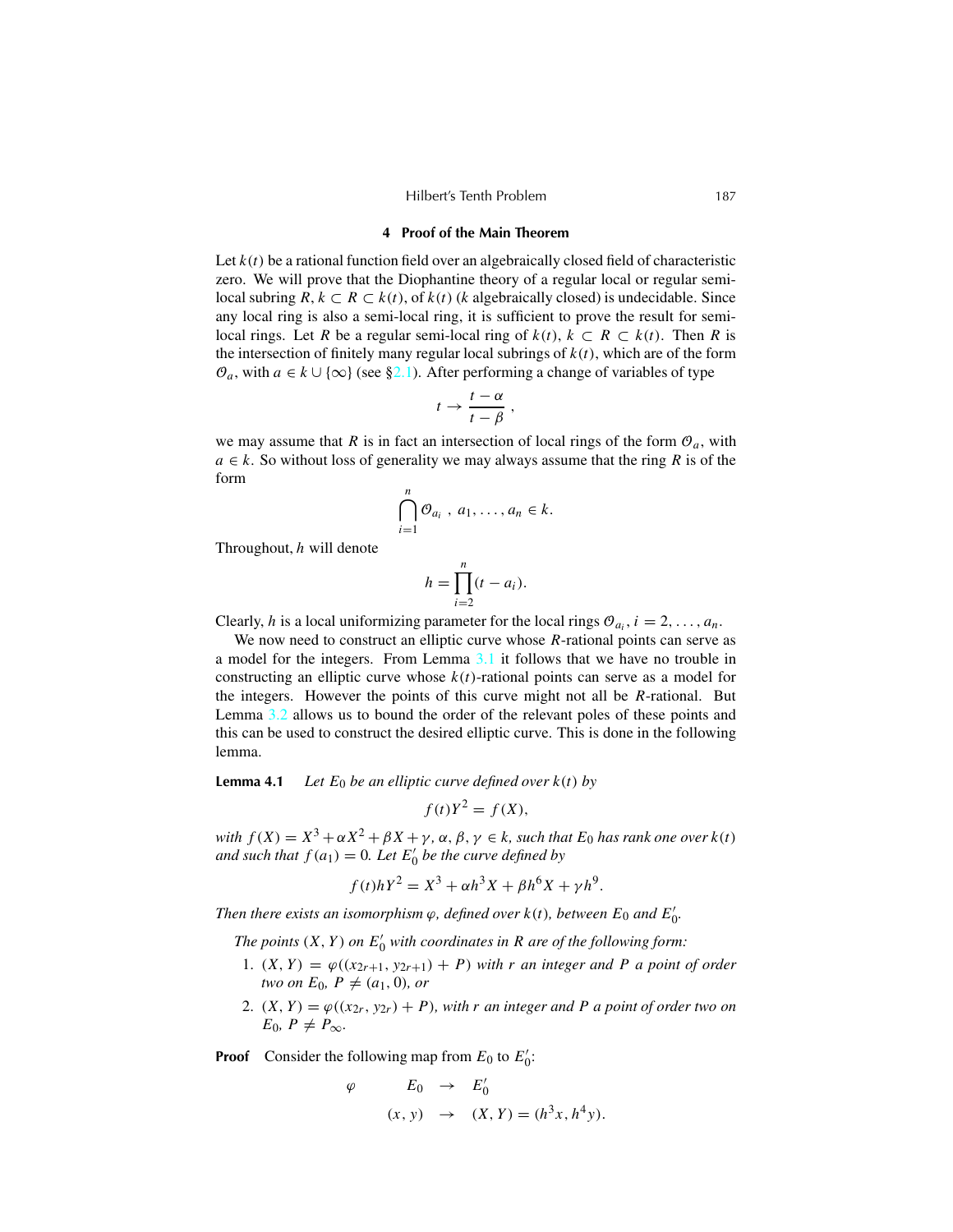One checks that this is a birational map from  $E_0$  to  $E'_0$ . It is everywhere defined and sends  $P_{\infty}$  to  $P_{\infty}$ . Hence it is an isomorphism of elliptic curves. This implies that  $E'_0$ has rank one over  $k(t)$  and the generator is the point  $(h^3t, h^4)$ . Denoting  $n(h^3t, h^4)$ by  $(X_n, Y_n)$  gives

$$
\varphi((x_n, y_n)) = (X_n, Y_n).
$$

By Lemma  $3.1$  we know that every point on  $E_0$  can be written as

$$
(x, y) = (x_n, y_n) + P,
$$

with *P* a point of order two. Hence, every point  $(X, Y)$  on  $E'_0$  can be written as

$$
(X, Y) = (h^3 x_n, h^4 y_n) + P',
$$

with  $P'$  a point of order two on  $E'_0$ .

We first determine the points  $(x, y)$  on  $E_0$  having no pole at  $(a_1, 0)$ . Let *E* be the curve defined by

$$
E: s^2 = f(t).
$$

To a point  $(x, y) + P$  on  $E_0$ , we associate the rational function  $\psi = (x, sy) + P$ of the curve *E* to itself. First, suppose that  $(x, y) = (x_{2l+1}, y_{2l+1}) + P$ . Then, since  $(a_1, 0)$  is a point of order two, we have that  $\psi((a_1, 0)) = (a_1, 0) + P$ , so if  $P \neq (a_1, o)$ , we see that  $\psi((a_1, 0)) \neq P_{\infty}$ , which implies that  $a_1$  is not a pole of *x*. A simple calculation shows that *y* has no pole at  $a_1$  as well. If  $P = (a_1, 0)$ , we see that  $\psi((a_1, 0)) = P_{\infty}$ , and this implies that *x* has a pole at  $a_1$ . Again it follows that *y* has a pole at *a*1.

If  $(x, y) = (x_{2l}, y_{2l}) + P$ , then  $\psi((a_1, 0)) = P$ , and hence, for  $P \neq P_{\infty}$ ,  $\psi((a_1, 0)) \neq P_{\infty}$ , which implies that neither *x* nor *y* has a pole at  $a_1$ . If  $P = P_{\infty}$ , then it follows from Lemma  $3.2$  that x and y have a pole at  $a_1$ . Hence, the points on  $E_0$  which have no pole at  $a_1$  are either of the form

$$
(x, y) = (x_{2l+1}, y_{2l+1}) + P
$$
 or  $(x, y) = (x_{2l}, y_{2l}) + P$ 

with *l* an integer and *P* a point of order two,  $P \neq (a, 0)$ , respectively,  $P \neq P_{\infty}$ .

Note that *h* has a zero of order 1 at any of the  $a_i s$ ,  $i = 2, \ldots, n$ . This together with the fact that  $x_n$  has finite poles of order at most two and  $y_n$  has finite poles of order at most 3 (see Lemma  $3.2(a)$  $3.2(a)$ ) implies that neither  $h^3x_n$  nor  $h^4y_n$  has poles at any of the  $a_i$ s,  $i = 1, ..., n$ .

The following lemma is an analogue of Lemma  $3.2(c)$  $3.2(c)$  for the rational function  $X_n$ and *Yn*.

**Lemma** 4.2 *(The notation is as in Lemma [3.2\)](#page-4-0)* For *n* an odd integer and  $\omega = h(a_1)$ *,* 

$$
\left(\omega h^7 \frac{X_n - h^3 a_1}{(t - a_1)Y_n}\right)(a_1) = \omega^7 n.
$$

*Furthermore,*

$$
\omega h^7 \frac{X_n - h^3 a_1}{(t - a_1)Y_n} \in R.
$$

**Proof** For *n* an odd integer,  $X_n$  and  $Y_n$  have no poles at any of the  $a_i s, i = 1, \ldots, n$ . By the fact that  $y_n$  has finite zeros of order at most 3 (by Lemma  $3.2(a)$  $3.2(a)$ ), it follows

<span id="page-7-0"></span>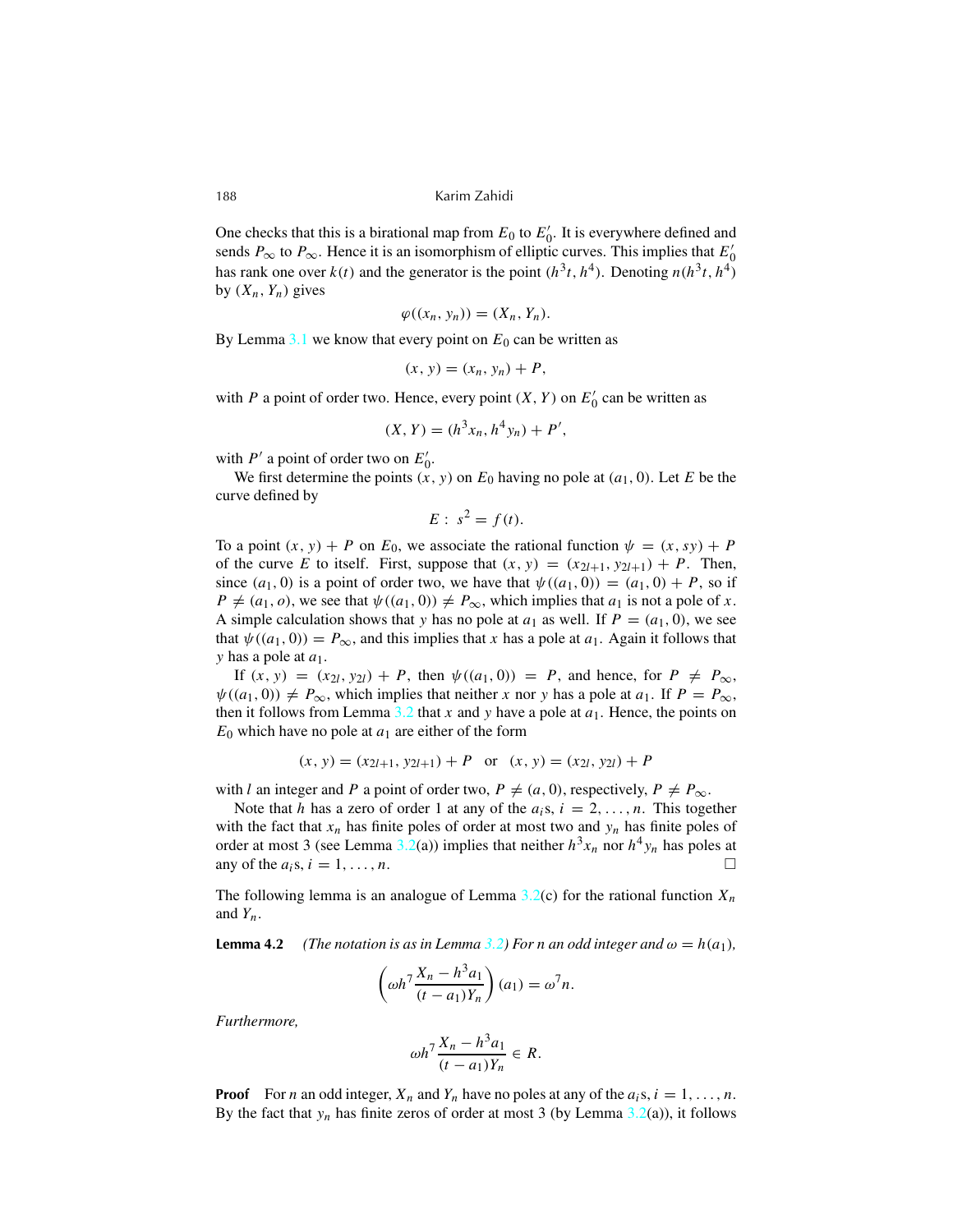<span id="page-8-0"></span>that  $Y_n = h^4 y_n$  has finite zeros of order at most 7. Also  $X_n$  has no poles at any of the  $a_i s, i = 1, \ldots, n$ . It follows that the only poles of

$$
\frac{X_n - h^3 a_1}{(t - a_1)Y_n}
$$

among the  $a_i s, i = 2, \ldots, n$  are the zeros of  $Y_n$ , and since these are of order at most 7, the funtion

$$
\alpha h^7 \frac{X_n - h^3 a_1}{(t - a_1)Y_n}
$$

has no pole at any of the  $a_i$ s,  $i = 2, \ldots, n$ .

Note that both  $(t - a_1)Y_n$  and  $X_n - h^3a_1$  have a simple zero at  $a_1$ ; hence, their quotient has no pole at  $a_1$ . This proves the second claim.

Evaluating at *a*<sup>1</sup> gives

$$
\left(\frac{X_n - h^3 a_1}{(t - a_1)Y_n}\right)(a_1) = \left(\frac{1}{h} \frac{x_n - a_1}{(t - a_1)y_n}\right)(a_1)
$$

$$
= \frac{1}{\omega}n
$$

where we have used Lemma  $3.2(c)$  $3.2(c)$ .

Before we prove the Main Theorem [1.2](#page-1-0) we still need some easy Diophantine definitions which are given in the following lemma. By  $\mathcal{L}_R$  we denote the language of rings (i.e.,  $\mathcal{L}_R = \{0, 1, +, \ldots\}$ ). By  $\mathcal{L}_n$  we denote the language  $\mathcal{L}_R \cup \{t, a_1, \ldots, a_n\}$ , where the  $a_i$ s are constant symbols. A semi-local ring  $R = \bigcap_{i=1}^n \mathcal{O}_{a_i}$  becomes an  $\mathcal{L}_n$  structure in the obvious way.

#### **Lemma 4.3**

- (a)  $k$  *is an*  $\mathcal{L}_R$ -Diophantine subset of R.
- (b) *The relation*

$$
\wedge_{i=1}^n \text{ord}_{a_i}(x) > 0
$$

*has an* L*n-Diophantine definition.*

**Proof** (a) We claim that the following equivalence holds:

$$
x \in k \leftrightarrow \exists y \in R: \ y^2 = x^3 - x.
$$

Indeed, if  $x \in k$ , then we can solve the equation  $y^2 = x^3 - x$  for *y*, since *k* is algebraically closed. Conversely suppose that  $(x, y)$  satisfies  $y^2 = x^3 - x$ , then both *x* and *y* must be elements in *k*. Indeed, the equation  $y^2 = x^3 - x$  defines an elliptic curve and hence, it does not admit a rational parametrization.

(b) Since, for any element *x* of *R*, ord<sub>*ai*</sub>(*x*)  $\geq$  0, the relation  $\wedge_{i=1}^{n}$  ord<sub>*ai*</sub>(*x*)  $>$  0 is equivalent with

$$
\exists y \in R : x = (t - a_1)hy.
$$

**Theorem 4.4** *Let R be the ring*  $\bigcap_{i=1}^n \mathcal{O}_{a_i}$ *,*  $a_i \in k$ *. Then the Diophantine theory of R* in the language  $\mathcal{L}_n$  *is undecidable.* 

 $\Box$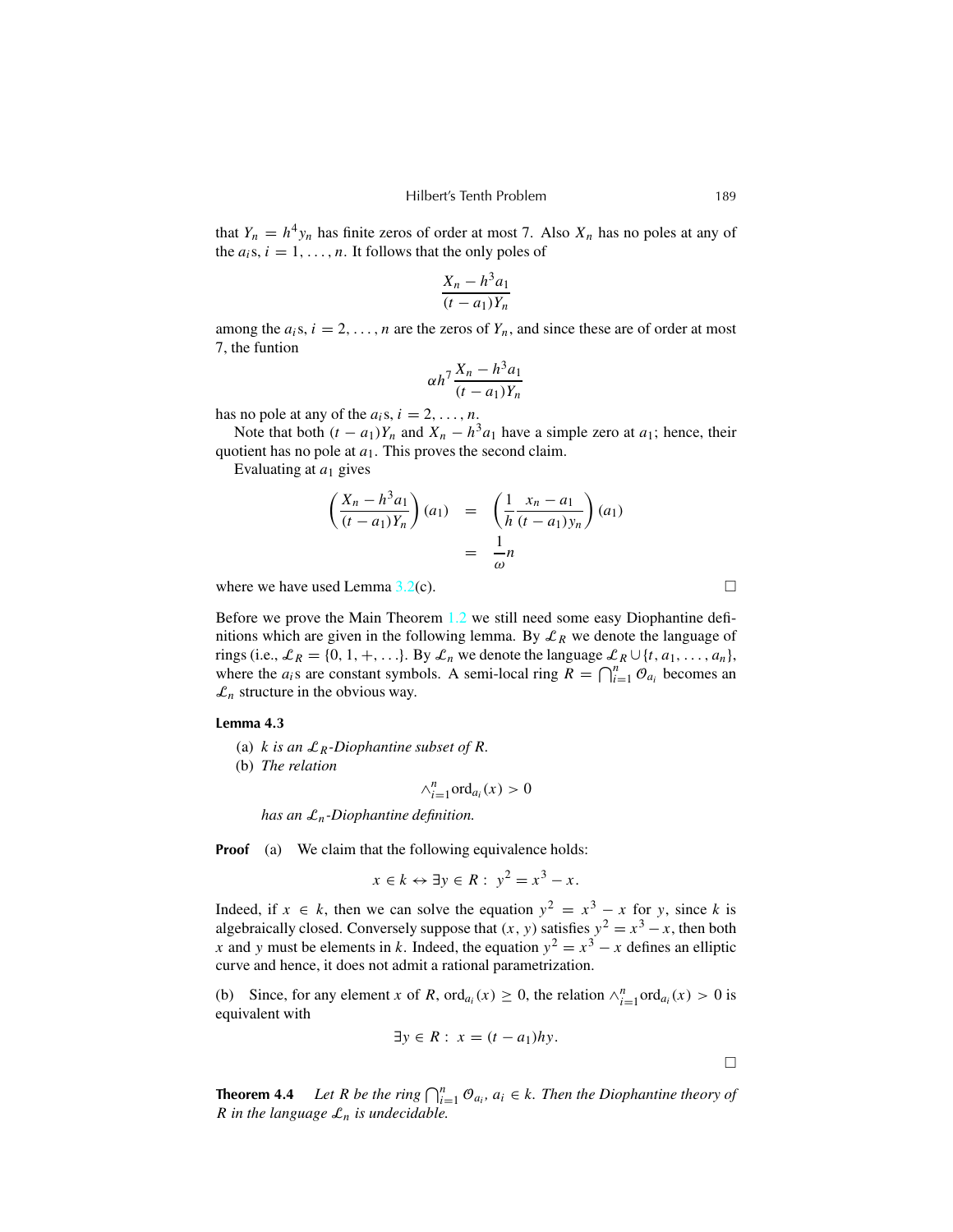**Proof** We will prove that the ring of rational integers is an  $\mathcal{L}_n$ -Diophantine subset of  $R$ , which implies the result. We show that we can find an elliptic curve  $E_0$ 

$$
f(t)Y^2 = f(X),
$$

 $f(t) = t^3 + \alpha t^2 + \beta t + \gamma$ , such that  $f(a_1) = 0$  and such that  $E_0$  has rank one over  $k(t)$ . We show that such a curve exists. Consider the elliptic curve  $E'$  defined by

$$
s^2 = g(t) = t^3 - \frac{3}{2}t^2 - t
$$

over **Q**. The *j*-invariant of this curve is given by  $j = -2^6 3^9 7^{-2}$ . Hence, this curve has no complex multiplication. Now after a linear change of variables  $t \to t - a_1$ ,  $f(t) = g(t - a_1)$ ,  $f(a_1) = 0$ . The curve *E* defined by

$$
s^2 = f(t)
$$

is isomorphic with  $E'$  and hence has no complex multiplication. Furthermore,  $f(a_1) = 0.$ 

Let  $h = (t - a_2), \ldots, (t - a_n)$  and construct the curve  $E'_0$  as in Lemma [4.1.](#page-6-0) Note that the curve  $E'_0$  is defined over  $\mathbf{Q}(a_1, \ldots, a_n)(t)$ . Hence, the set of points of  $E'_0$ with coordinates in *R*, denoted by  $E'_0(R)$ , is an  $\mathcal{L}_n$ -Diophantine set.

Now we claim that the following equivalence holds:

$$
z \in \mathbf{Z} \leftrightarrow \exists x, y, u, v, w \in R
$$
  
\n
$$
z \in k \land (u, v) \in E'_0
$$
  
\n
$$
\land (x, y) \in E'_0
$$
  
\n
$$
\land (x, y) = 2(u, v) + (t, 1)
$$
  
\n
$$
\land w = \omega h^7 \frac{x - h^3 a_1}{(t - a_1)y}
$$
  
\n
$$
\bigwedge_{i=1}^n \text{ord}_{a_i} (h(w - h^7 (2z + 1))) > 0 \quad (5)
$$

where  $\omega = h(a_1)$ . First note that, in virtue of Lemma [4.3,](#page-8-0) the right-hand side of this equivalence is indeed  $\mathcal{L}_n$ -Diophantine. So once the equivalence is proved, the theorem will be proven.

We now prove the equivalence. Suppose that  $z$  is an integer, then obviously (1) is satisfied. Choose  $(u, v) = (X_z, Y_z)$  or  $(u, v) = (X_z, Y_z) + (h^3 a_1, 0)$ , depending on whether *z* is odd or even and set  $(x, y) = (X_{2z+1}, Y_{2z+1})$ . It follows from Lemma [4.1](#page-6-0) that  $(u, v)$  and  $(x, y)$  are indeed elements of  $E'_0(\mathbf{R})$ . Furthermore Lemma [4.2](#page-7-0) implies that w is in *R*. Now note that  $w(a_1) = h(a_1)^7(2z + 1)$ , hence ord<sub>a<sub>1</sub></sub> $(h(w - h^7(2z + 1))) > 0$ , and since  $w - h^7(2z + 1)$  has no poles at any of the  $a_i$ s,  $i = 2, \ldots, n$ , it follows that (5) is satisfied. So if *z* is an integer, the right-hand side of the equivalence can be satisfied.

Conversely, suppose that the right-hand side of this equivalence is satisfied, then it follows from conditions (2) and (3) and Lemma [4.1](#page-6-0) that  $(x, y) = (X_{2l+1}, Y_{2l+1})$ for some integer *l*. Now by (5), the fact that  $\zeta$  is a constant and the fact that *h* has no zero at  $a_1$ , it follows that  $\alpha^7(2z + 1) = w(a_1) = \alpha^7(2l + 1)$ . So  $2l + 1 = 2z + 1$ , and hence, *z* is an integer.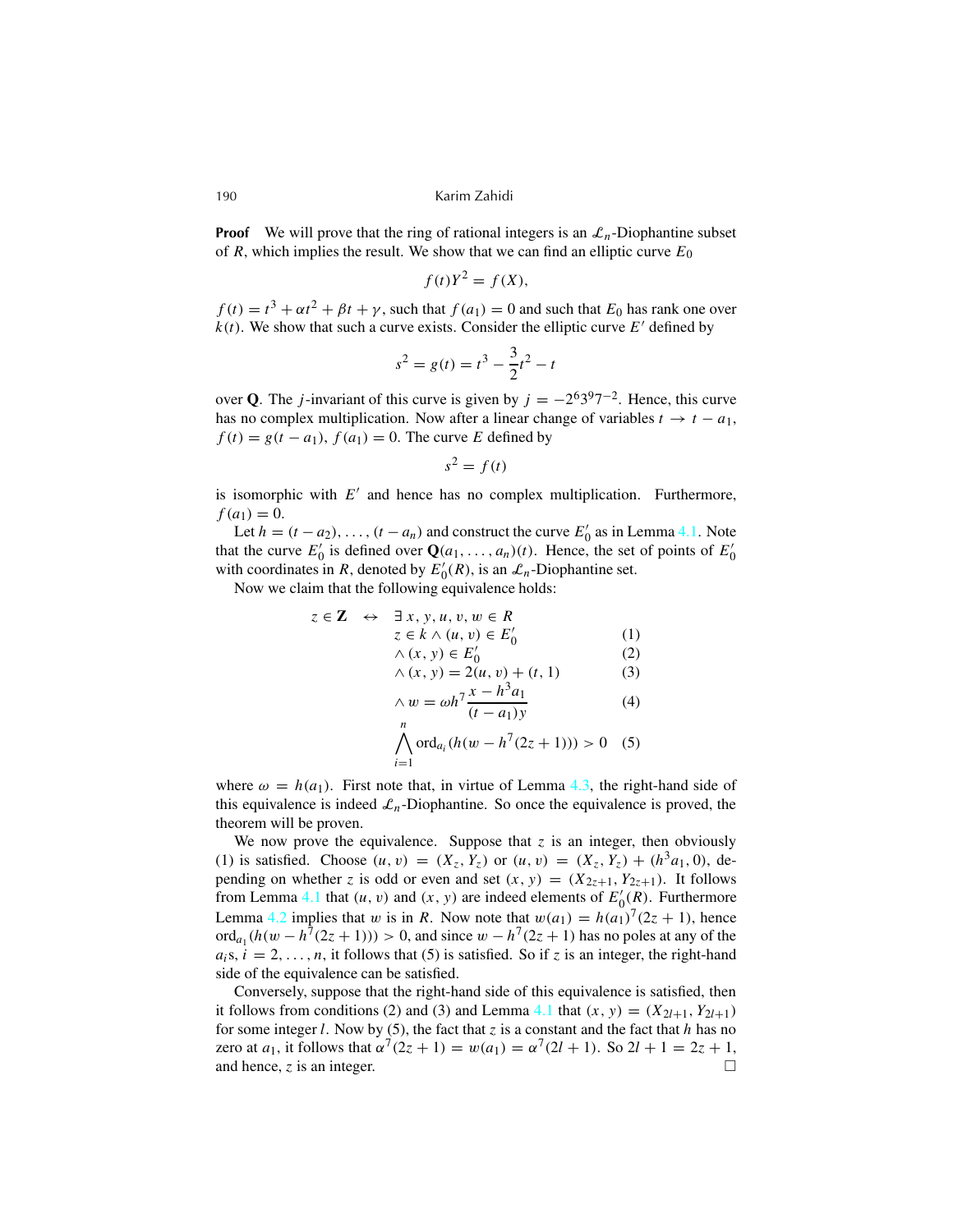#### **References**

- <span id="page-10-0"></span>[1] Denef, J., "The Diophantine problem for polynomial rings and fields of rational functions," *Transactions of the American Mathematical Society*, vol. 242 (1978), pp. 391–99. Zbl [0399.10048.](http://www.emis.de/cgi-bin/MATH-item?0399.10048) MR [58:10809.](http://www.ams.org/mathscinet-getitem?mr=58:10809) [182,](#page-1-0) [183,](#page-2-0) [185](#page-4-0)
- [2] Kim, K. H., and F. W. Roush, "Diophantine undecidability of  $C(t_1, t_2)$ ," *Journal of Algebra*, vol. 150 (1992), pp. 35–44. Zbl [0754.11039.](http://www.emis.de/cgi-bin/MATH-item?0754.11039) MR [93h:03062.](http://www.ams.org/mathscinet-getitem?mr=93h:03062) [182](#page-1-0)
- [3] Kim, K. H., and F. W. Roush, "Diophantine unsolvability for function fields over certain infinite fields of characteristic *p*," *Journal of Algebra*, vol. 152 (1992), pp. 230–39. Zbl [0768.12008.](http://www.emis.de/cgi-bin/MATH-item?0768.12008) MR [93k:11114.](http://www.ams.org/mathscinet-getitem?mr=93k:11114) [182](#page-1-0)
- [4] Kim, K. H., and F. W. Roush, "Diophantine unsolvability over *p*-adic function fields," *Journal of Algebra*, vol. 176 (1995), pp. 83–110. Zbl [0858.12006.](http://www.emis.de/cgi-bin/MATH-item?0858.12006) MR [96f:11165.](http://www.ams.org/mathscinet-getitem?mr=96f:11165) [182](#page-1-0)
- [5] Matijasevich, Y., "Enumerable sets are Diophantine," *Doklady Akademii Nauka SSSR*, vol. 191 (1970), pp. 272–82. [181](#page-0-0)
- [6] Matsumura, H., *Commutative Algebra*, W. A. Benjamin, Inc., New York, 1970. Zbl [0211.06501.](http://www.emis.de/cgi-bin/MATH-item?0211.06501) MR [42:1813.](http://www.ams.org/mathscinet-getitem?mr=42:1813) [184](#page-3-0)
- [7] Pheidas, T., "Hilbert's Tenth Problem for fields of rational functions over finite fields," *Inventiones Mathematicae*, vol. 103 (1991), pp. 1–8. Zbl [0696.12022.](http://www.emis.de/cgi-bin/MATH-item?0696.12022) MR [92e:11145.](http://www.ams.org/mathscinet-getitem?mr=92e:11145) [182](#page-1-0)
- [8] Pheidas, T., and K. Zahidi, "Undecidable existential theories of polynomial rings and function fields," *Communications in Algebra*, vol. 27 (1999), pp. 4993–5010. Zbl [0934.03014.](http://www.emis.de/cgi-bin/MATH-item?0934.03014) MR [2000f:03125.](http://www.ams.org/mathscinet-getitem?mr=2000f:03125) [182,](#page-1-0) [185,](#page-4-0) [186](#page-5-0)
- [9] Poonen, B., "Hilbert's Tenth Problem and Mazur's Conjecture for large subrings of Q," preprint, 2003 [183](#page-2-0)
- [10] Robinson, J., "Definability and decision problems in arithmetic," *The Journal of Symbolic Logic*, vol. 14 (1949), pp. 98–114. Zbl [0034.00801.](http://www.emis.de/cgi-bin/MATH-item?0034.00801) MR [11,151f.](http://www.ams.org/mathscinet-getitem?mr=11,151f) [183](#page-2-0)
- [11] Robinson, J., "The undecidability of algebraic rings and fields," *Proceedings of the American Mathematical Society*, vol. 10 (1959), pp. 950–57. Zbl [0100.01501.](http://www.emis.de/cgi-bin/MATH-item?0100.01501) MR [22:3691.](http://www.ams.org/mathscinet-getitem?mr=22:3691) [183](#page-2-0)
- [12] Rumely, R. S., "Undecidability and definability for the theory of global fields," *Transactions of the American Mathematical Society*, vol. 262 (1980), pp. 195–217. Zbl [0472.03010.](http://www.emis.de/cgi-bin/MATH-item?0472.03010) MR [81m:03053.](http://www.ams.org/mathscinet-getitem?mr=81m:03053) [183](#page-2-0)
- [13] Shlapentokh, A., "Diophantine definability over some rings of algebraic numbers with infinite number of primes allowed in the denominator," *Inventiones Mathematicae*, vol. 129 (1997), pp. 489–507. Zbl [0887.11053.](http://www.emis.de/cgi-bin/MATH-item?0887.11053) MR [98h:11163.](http://www.ams.org/mathscinet-getitem?mr=98h:11163) [183](#page-2-0)
- [14] Shlapentokh, A., "Diophantine definability over holomorphy rings of algebraic function fields with infinite number of primes allowed as poles," *International Journal of Mathematics*, vol. 9 (1998), pp. 1041–66. Zbl [0920.11080.](http://www.emis.de/cgi-bin/MATH-item?0920.11080) MR [99k:11190.](http://www.ams.org/mathscinet-getitem?mr=99k:11190) [183](#page-2-0)
- [15] Silverman, J. H., *The Arithmetic of Elliptic Curves*, vol. 106 of *Graduate Texts in Mathematics*, Springer-Verlag, New York, 1986. Zbl [0585.14026.](http://www.emis.de/cgi-bin/MATH-item?0585.14026) MR [87g:11070.](http://www.ams.org/mathscinet-getitem?mr=87g:11070) [184](#page-3-0)